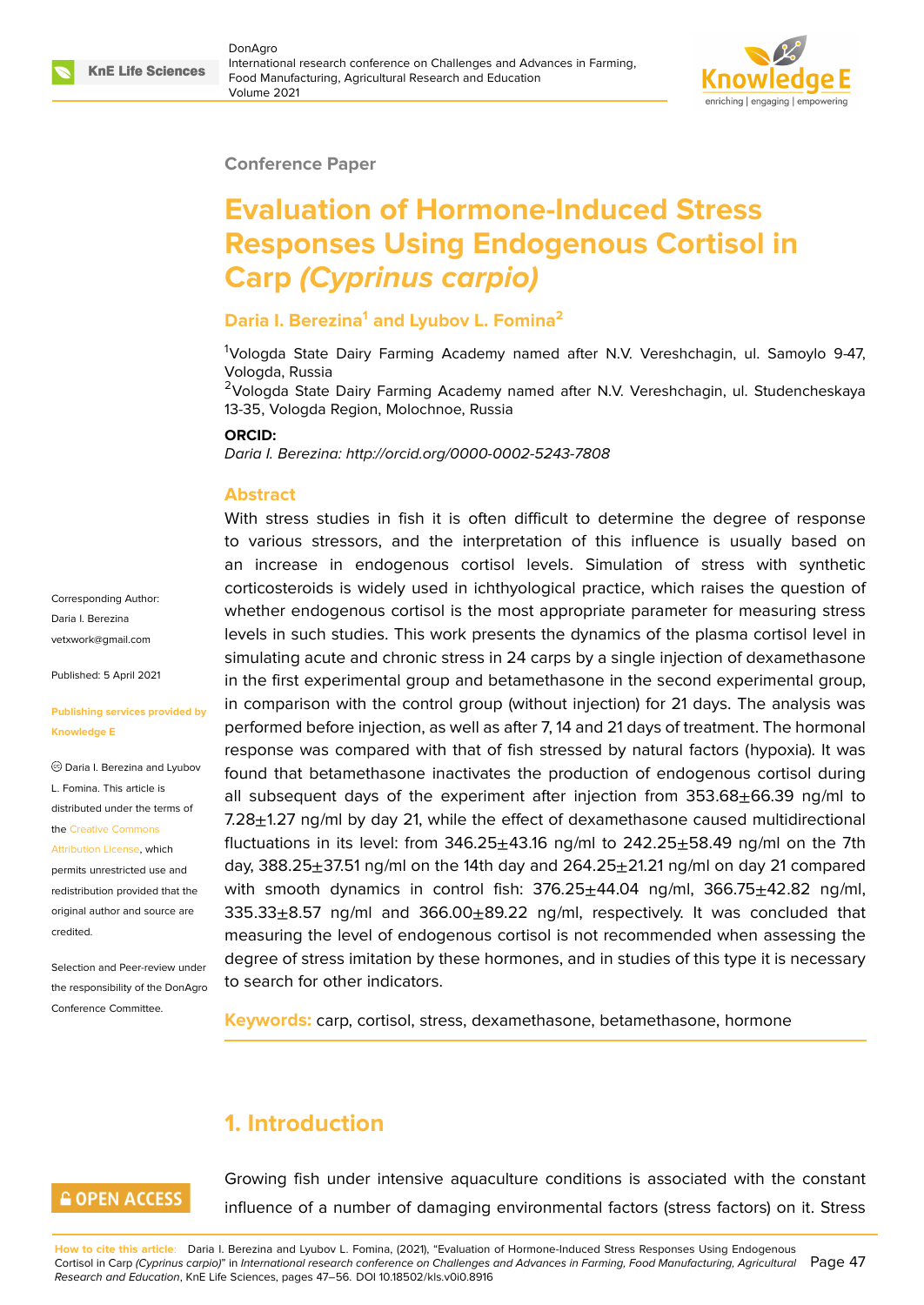in cultured fish, in particular carp, is an increasingly studied topic due to its effects on growth [1], reproduction [2], functioning of defense systems: immunity and hemostasis [3–5], and ultimately on the fitness of the animal.

The primary response to stress in fish is endocrine changes, including, first of all, the pro[du](#page-6-0)ction of catec[ho](#page-6-1)lamines and glucocorticoids [6, 7]. They cause secondary [me](#page-6-2)[ta](#page-7-0)bolic, osmotic, and other changes [8, 9]. The cortical response in teleosts is regulated by the hypothalamic-pituitary-interrenal (HPI) axis [10]. The quantitative characterization of this response, in particular cortisol, in differ[en](#page-7-1)[t f](#page-7-2)ish species has been well studied: cortisol levels before stress vary [sig](#page-7-3)[ni](#page-7-4)ficantly and are 2-42 ng/ml, post-stress cortisol levels range from 20 to 500 ng/ml [11].

In stress research, it is often difficult to measure the degree of response to various stressors, and the interpretation of this effect is usually based on an increase in endogenous cortisol levels. The influence of stress [st](#page-7-5)imuli on the fluctuations of this hormone in carp has been described, including fishing [12, 13], transportation [14, 15], and high stocking density [16], hypoxia [5, 17], temperature fluctuations [18], toxic pollution [19– 21] and acidity of the [22, 23]. In other studies, the following are used as the main or additional stress markers: the level of catechol[ami](#page-7-6)[nes](#page-7-7) (adrenaline and [no](#page-7-8)[rep](#page-7-9)inephrine), the concentration [of](#page-7-10) glucose a[nd](#page-7-0) [ch](#page-7-11)lorides [24–26]. It should b[e b](#page-7-12)orne in mind that [th](#page-8-0)e [inn](#page-8-1)ate response to str[ess](#page-8-2) [can](#page-8-3) be different even in different carp subspecies [27].

In ichthyological practice, the imitation of stress of various durations is widely used by the introduction of exogenous cortisol [[28–](#page-8-4)[30\],](#page-8-5) cortisone [31], or synthetic corticosteroids —dexamethasone [32–34] and triamcinolone [35, 36]. A legitimate [qu](#page-8-6)estion may arise as to whether endogenous cortisol is the most appropriate parameter for measuring stress levels in such studies.

An artificial increase in t[he c](#page-9-0)[onc](#page-9-1)entration of blood c[ortis](#page-9-2)[ol a](#page-9-3)nd thus the induction of stress reactions can be carried out by introducing exogenous cortisol orally, by intraperitoneal and intramuscular injections, as well as the introduction of oil implants [37]. The introduction of cortisol with food provokes an increase in the level of endogenous cortisol [1], and also has a number of advantages over other methods, since it does not cause additional stress associated with manipulation. The disadvantage of this [me](#page-9-4)thod, however, is the uneven consumption of food by fish and the impossibility of accurate hormon[al](#page-6-0) modulation. Cortisol levels achieved by this method are best used to simulate chronic stress responses.

Administration of cortisol by intraperitoneal [28], intravascular injection [31], and implants [1, 30] also increases the level of endogenous cortisol and is effective for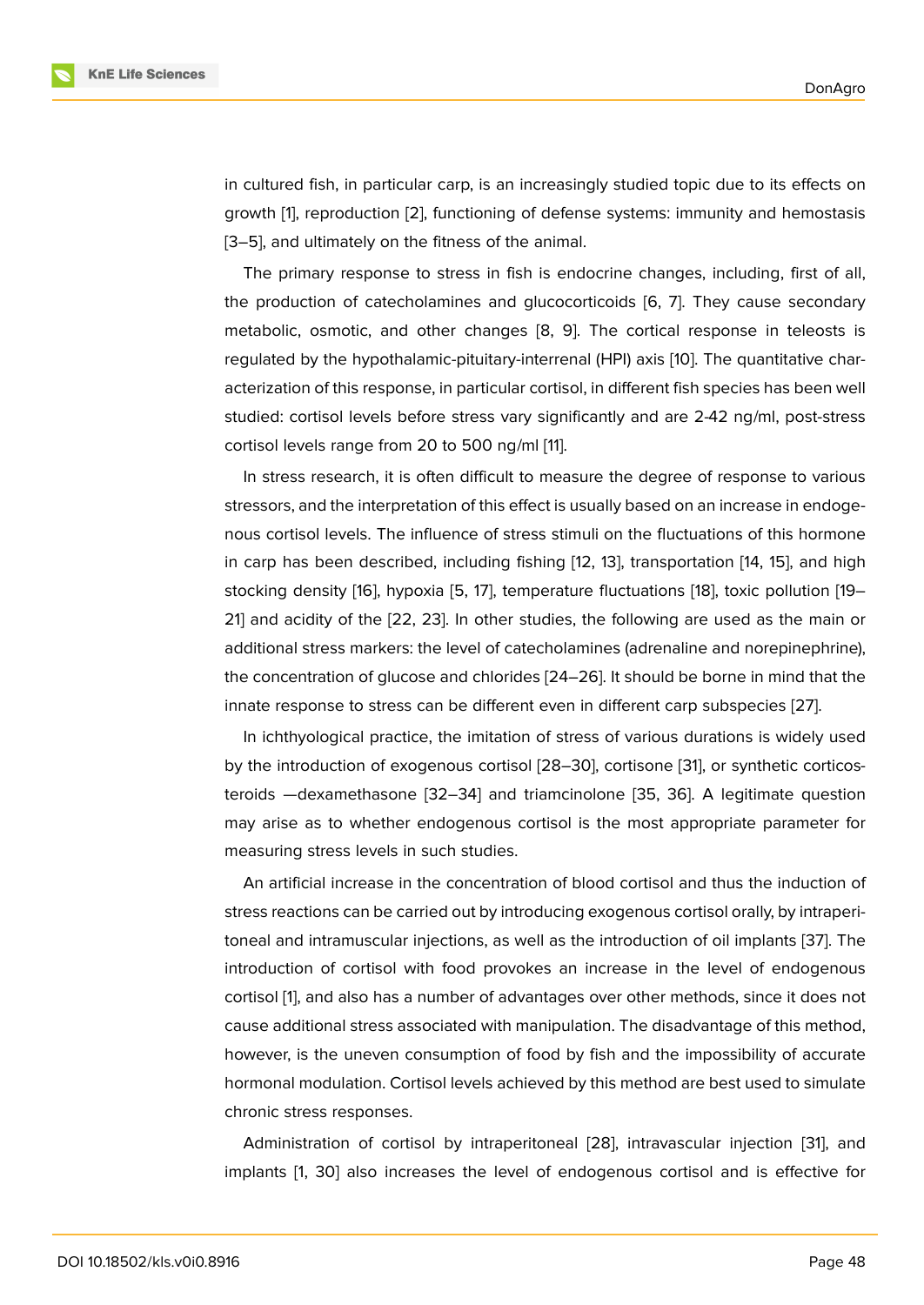the induction of acute stress, and in in the latter case, these changes are directly proportional to the dose of the implant.

The issue of controlling the level of endogenous cortisol in modeling stress responses in different ways is discussed in detail in a review of studies by AK Gamperl et al. [37], which reported that dexamethasone and betamethasone suppress the production of endogenous cortisol by inhibiting adrenocorticotropic hormone (ACTH) in effects on the hypothalamus and pituitary gland from 80 to 100%. In this case, it is neces[sary](#page-9-4) to take into account the handling stress during injection, which can raise the level of endogenous cortisol. The authors conclude that dexamethasone and betamethasone have cortisol-like effects, but their value in assessing hormonal response during stress may be limited.

Information on the effect of another synthetic glucocorticoid, triamcinolone, on the plasma level of cortisol in modulating stress reactions [35, 36] is absent in the literature.

The influence of natural stress factors (hypoxia, temperature, toxicants, etc.) and imitation of stress of different nature and duration in ecology, biology and veterinary medicine are often used to study its effect on the [fun](#page-9-2)[ctio](#page-9-3)ning of the physiological systems of common carp. Synthetic corticosteroids with cortisol-like effects, including dexamethasone, betamethasone, and triamcinolone, are often used for this purpose. The accuracy of such modulation in the practice of using exogenous cortisol is determined by the level of endogenous (plasma) cortisol in the blood of fish. However, using synthetic analogs, the practice of using this method may be limited.

#### **Research Questions**

3.1. The first question to be solved within the framework of this study is how the use of dexamethasone and betamethasone affects the dynamics of the level of endogenous cortisol in carp when simulating acute and chronic stress.

3.2. Another question is whether the assessment of plasma cortisol is objective for a quantitative and qualitative assessment of the induced stress reactions, or is it necessary to search for other indicators.

The aim of this work is: (1) to assess the effects of synthetic glucocorticosteroids inducing acute stress (dexamethasone) and chronic stress (betamethasone) on plasma cortisol levels in the long term (21 days) compared with the effects of a natural stress factor (hypoxia); (2) analysis of the effectiveness of monitoring cortisol for characterizing stress tension in studies with modulation of stress responses in carp.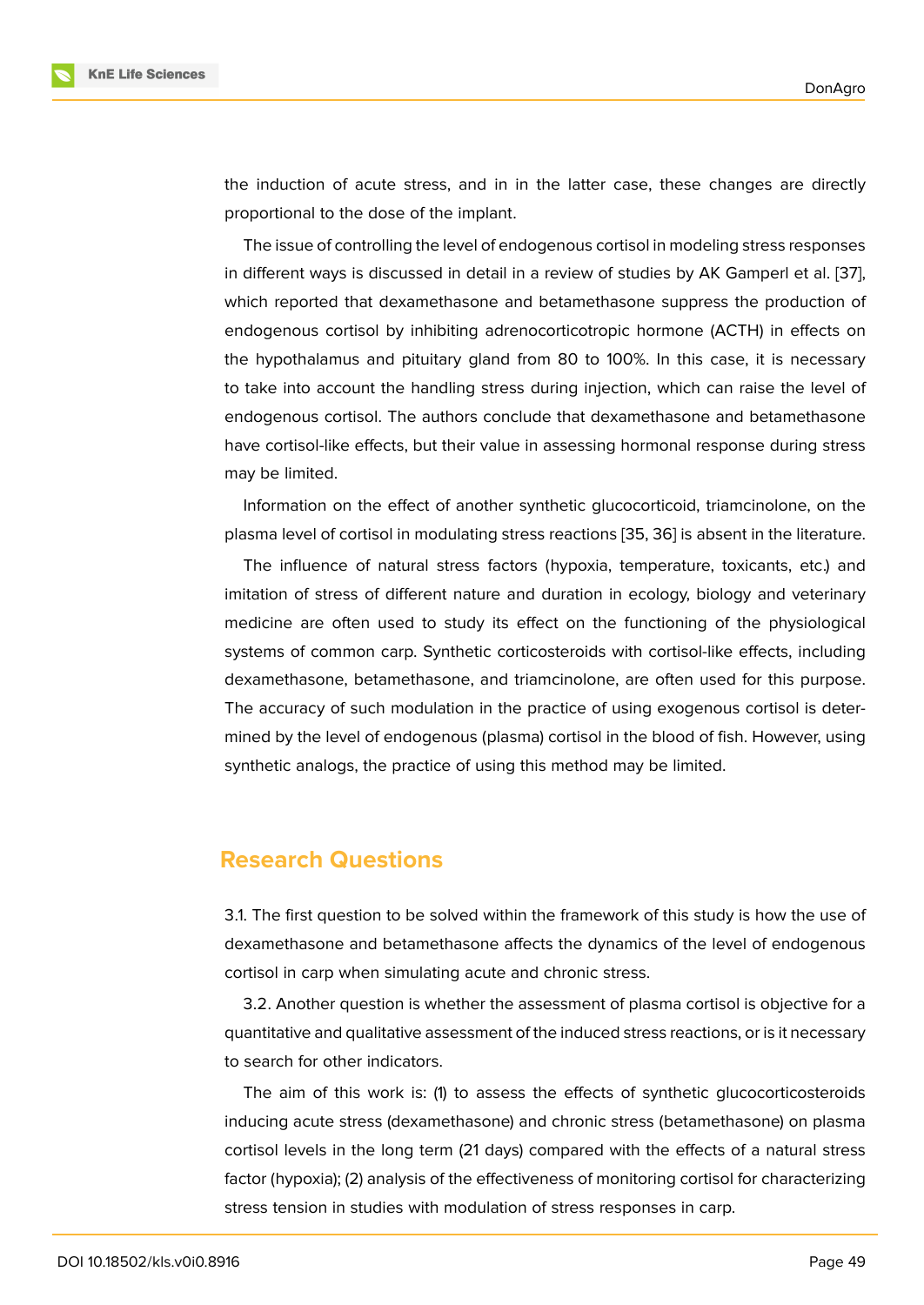### **2. Methods and Equipment**

An experiment with hormonal induction of stress reactions was carried out on 24 carps of Cyprinus carpio carpio L., which were preliminarily divided into three groups: fish with simulation of acute stress (first experimental group), fish with simulation of chronic stress (second experimental group), and control animals. To simulate acute stress, dexamethasone phosphate (4 mg/ml) [38] was used, which is metabolized within 4 hours. The animals were treated once with Dexamethasone (Ellara, Russia) by parenteral injections at a dose of 0.2 ml or 0.8 mg of the active substance dexamethasonephosphate per animal. A suspension o[f be](#page-9-5)tamethasone (2.63 mg of betamethasone sodium phosphate + 6.43 mg of betamethasone dipropionate/ml) was used once as a glucocorticoid that simulates chronic stress, with a withdrawal period of more than 10 days. Diprospan (Schering-Plow Labo N.V., Belgium) was injected at 0.5 ml per individual, which corresponds to 3.5 mg of the active substance. The control group remained intact.

The fish were kept in an experimental setup providing continuous circulation of water between aquariums with aeration and a water temperature of 18–20 °C. Feeding was once a day. Before blood sampling, the fish were anesthetized by adding clove oil to the water at a dose of 0.033 ml/l [39] for 15 minutes. Blood sampling was carried out from the tail vein after fish acclimatization, and then after 7, 14, and 21 days [38] after drug treatment.

The quantitative analysis of ser[um](#page-9-6) cortisol was determined by the method of solidphase chemiluminescent immunoassay with the participation of LLC "Center [for](#page-9-5) laboratory diagnostics "Tseldi".

The results obtained in the work are presented as the mean and standard error of the mean ( $M_{\pm}$ m). The significance of differences in indicators for multiple independent samples was determined using the Croskell–Wallace test; for paired dependent samples, the Wilcoxon test was used. The results of the study with the value of the probability of making an alpha error equal to or less than 5% ( $p < 0.05$ ) were regarded as statistically significant. The difference between the two indicators was considered significant if it was equal to or exceeded its mean error of the difference by two or more times.

## **3. Results**

As a result of our study, it was noted that the level of plasma cortisol in fish that did not receive hormone injection underwent a gradual decrease by the 14th day and a further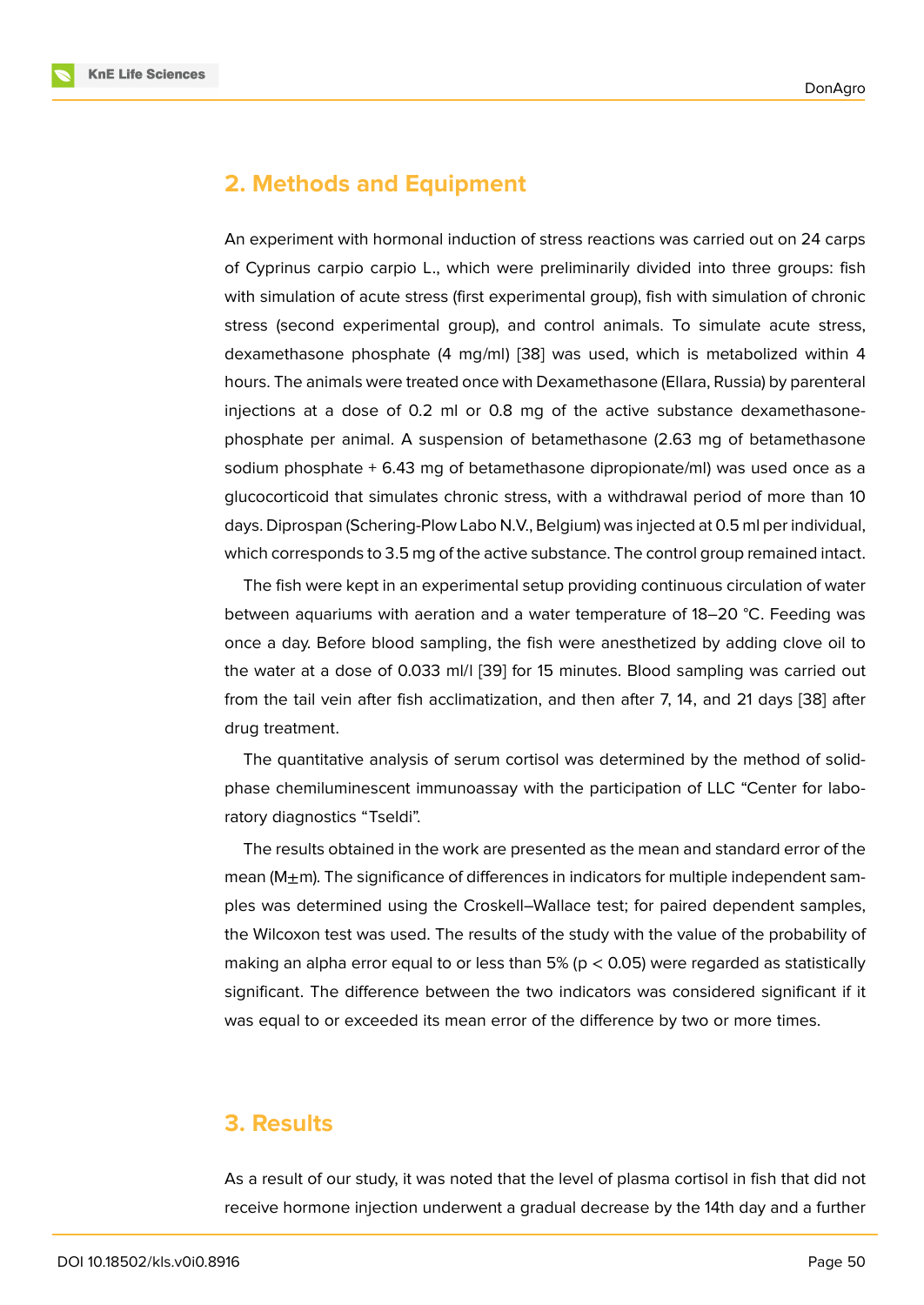

TABLE 1: Dynamics of endogenous cortisol in fish before and after treatment with hormones

**Figure** 1: Dynamics of endogenous cortisol in fish before and after hormone treatment

restoration of concentration by the 21st day of the experiment, and its spread was 335- 376 ng/ml per all time. In fish stressed with dexamethasone, the content of endogenous cortisol changed abruptly and in different directions, having sharply decreased twice on the 7th and 21st days of the experiment and amounted to 246-346 ng/ml during the study. Probably, 80-100% of blocking of cortisol synthesis by dexamethasone in fish, mentioned by A. K. Gamperl [37], manifests itself in the period of 24-96 hours [40], causing subsequent fluctuations. In the group of fish that were injected with a prolonged-release hormone (betamethasone), the production of endogenous cortisol was completely inhibited by the 7th [da](#page-9-4)y of the experiment from 353 to 5 ng/ml, which [was](#page-9-7) not restored by the end of the experiment, which is associated with the gradual release of the active substance from the repository. In both cases, fluctuations in the hormonal composition of the blood of the studied fish occur, which differ from those in the control. In this case, the additional stress effect of the injection in experimental animals can be excluded, since the injection of the preparations took place immediately after the initial blood sampling in all groups of fish, and therefore the effect of the handling stress was the same.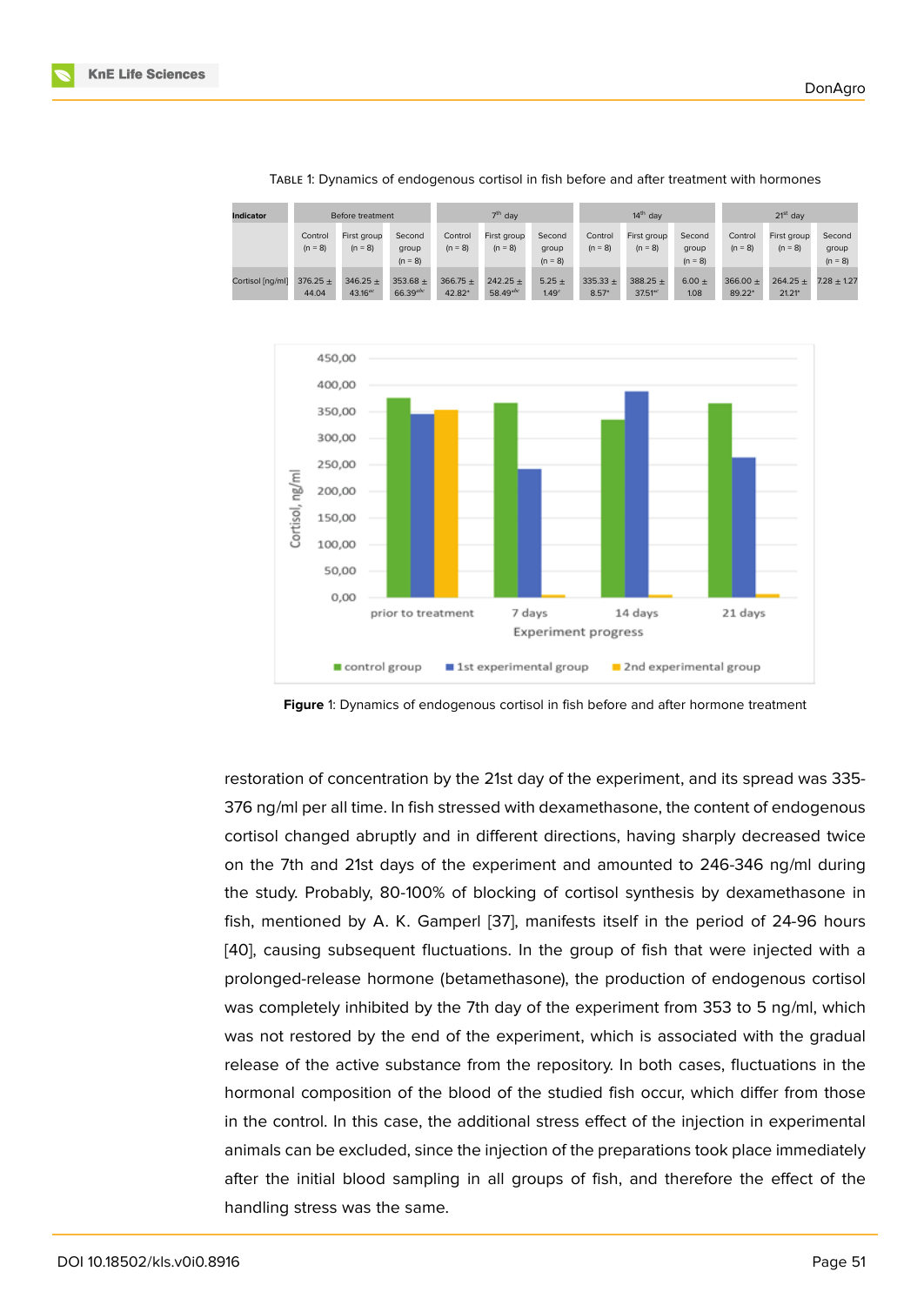As part of the assessment of the cortisol response, it is also necessary to compare the described results with the data on the effect on carp Cyprinus carpio carpio L. of a natural stress factor—hypoxia for 3 days, which we conducted earlier [4]. According to this study, the lack of dissolved oxygen in comparison with the control group led to the stimulation of the production of endogenous cortisol during all days of the experiment: 118.0 $\pm$ 32.3 ng/ml on the 1st day; 224.8 $\pm$ 69.0 ng/ml on the 2nd day; 2[35](#page-6-3).5 $\pm$ 74.5 ng/ml on the 3rd day, while the indicators of intact fish by the end of the experiment decreased compared to the initial level:  $251.7 \pm 92.0$ ,  $319.3 \pm 10.2$  and  $200.6 \pm 64.4$  ng/ml on the 1st, 2nd and 3rd days, respectively.

### **4. Discussion**

In the case of studying the effect of abiotic environmental factors (in this case, hypoxia) on carp, the level of plasma cortisol naturally reflects the degree of influence of stress stimuli, which is confirmed by the studies described in the introduction. In comparison, simulating stressful conditions by injecting synthetic corticosteroids leads to a decrease in production and further fluctuations (dexamethasone) until a significant and long-term blockage (betamethasone) of endogenous hormone production. Such data undoubtedly confirm the thesis of colleagues [37] that the use of dexamethasone and betamethasone is not recommended as indicators of the stress response in carp in such experiments. Presumably, this indicator can be the concentration of blood glucose in the greatest number of cases in other [fish](#page-9-4), as well as having a tendency to increase with the use of corticosteroids in carps [20, 21, 26], although sensitive to the effects of other factors. Also, glucocorticoids have a clear immunosuppressive [3] and hypercoagulant [4, 5] effect in carps, and therefore the effectiveness of an artificially induced stress reaction can be determined by in[dicat](#page-8-7)[ors](#page-8-1) [of](#page-8-5) immunity and hemostasis when studying other physiological systems. In any case, the question of the sui[ta](#page-6-2)bility of these indicato[rs](#page-6-3) [fo](#page-7-0)r these purposes requires further research

### **5. Conclusion**

Thus, the stated factual material allows us to make a number of generalizations concerning the characteristics of the cortisol response of the studied carp to hormonal treatments, usually performed in the framework of homeostasis studies.

In comparison with biotic and abiotic stress stimuli, modulation of the stress response by injection of synthetic corticosteroids, in comparison with control animals, leads to a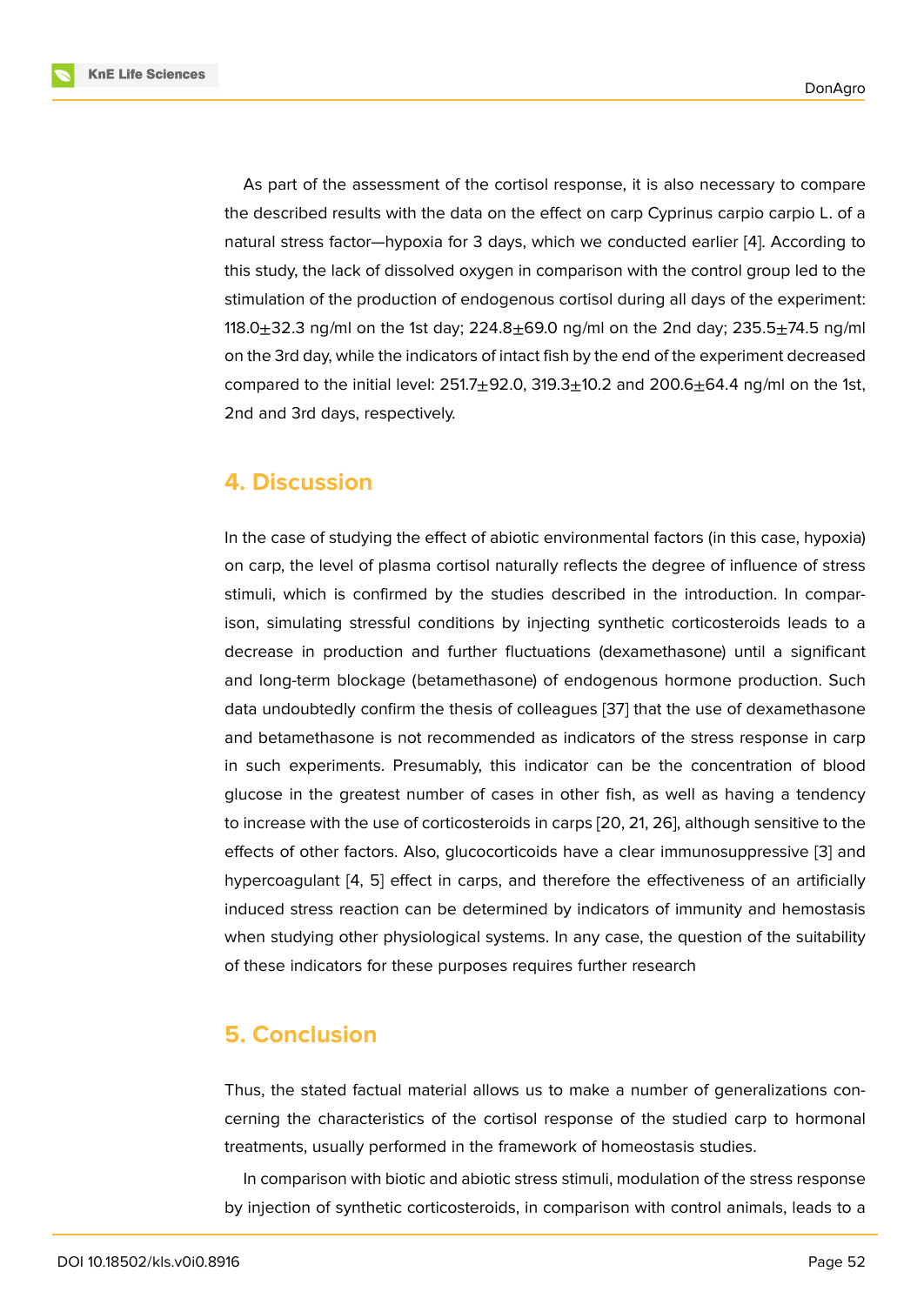general decrease in the level of endogenous cortisol during the first hours and one day, and in the following days it fluctuates under the influence of dexamethasone, up to complete inactivation of the hormonal response as a result of treatment with betamethasone.

In this regard, the problem of assessing the tension and duration of the stress reaction in fish using synthetic analogs of cortisol becomes urgent.

### **Funding**

The reported study was funded by RFBR, project number 19-34-90109.

### **Acknowledgement**

Thanks to RFBR for the financial support of this research.

# **Conflict of Interest**

The authors have no conflict of interest to declare.

### **References**

- <span id="page-6-0"></span>[1] Van Weerd, J. H. and Komen, J. (1998). The Effects of Chronic Stress on Growth in Fish: A Critical Appraisal. *Comparative Biochemistry and Physiology Part A: Molecular & Integrative Physiology*, vol. 120, issue 1, pp. 107-112.
- <span id="page-6-1"></span>[2] Reid, S. G., Bernier, N. J. and Perry, S. F. (1998). The Adrenergic Stress Response in Fish: Control of Catecholamine Storage and Release. *Comparative Biochemistry and Physiology Part C: Pharmacology, Toxicology and Endocrinology*, vol. 120, issue 1, pp. 1-27.
- <span id="page-6-2"></span>[3] Bonga, W. S. E. (1997). The Stress Response in Fish. *Physiological Reviews*, vol. 77, issue 3, pp. 591-625.
- <span id="page-6-3"></span>[4] Perestoronina, E. A., Berezina, D. I. and Fomina, L. L. (2019). The Influence of Cortisol on Coagulation and Immunological Parameters of Fish Blood. *Young Researchers of Agro-Industrial and Forestry Complexes to the Regions: Biological Sciences,* vol. 3, issue 2, pp. 84-89.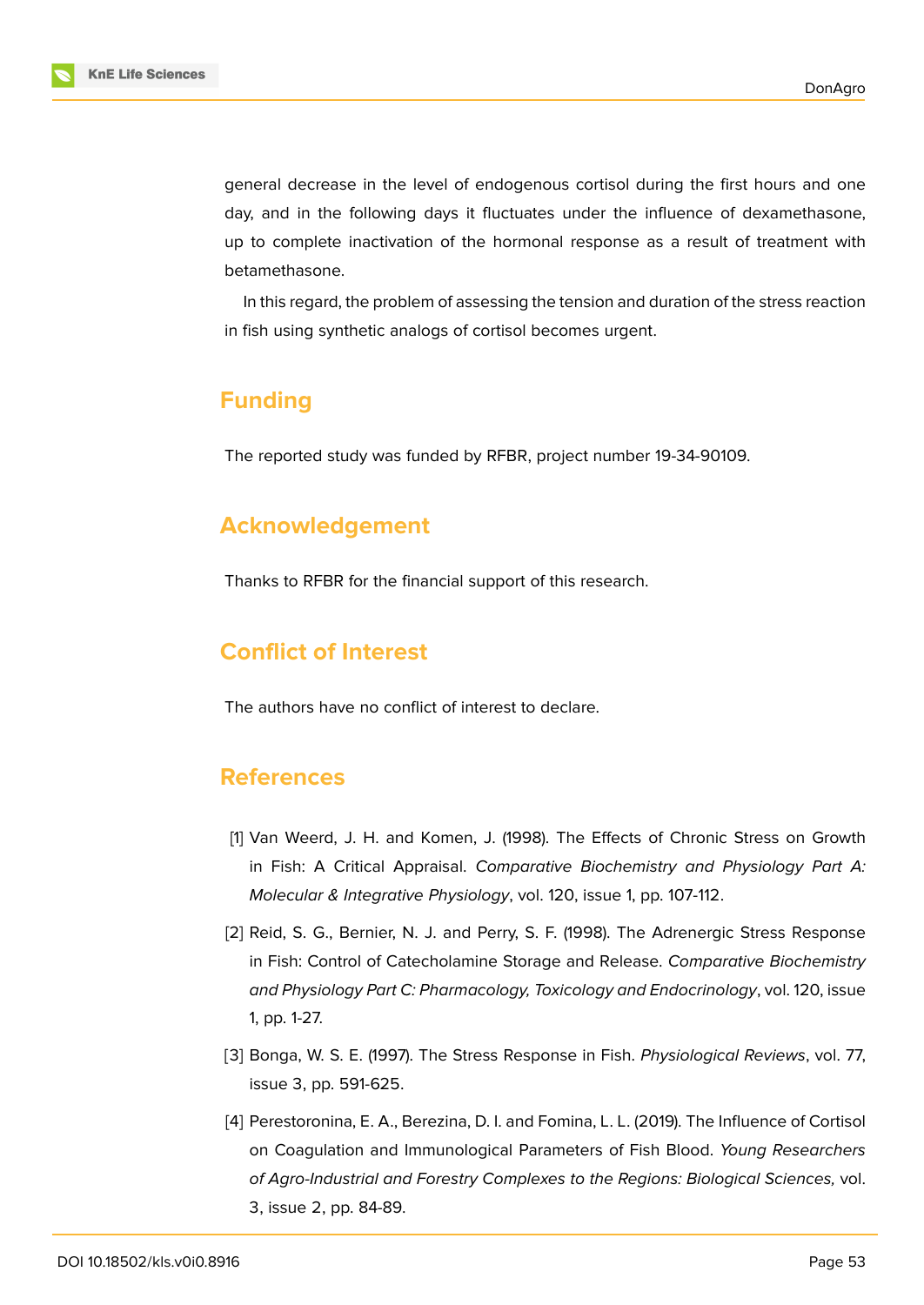

- <span id="page-7-0"></span>[5] Berezina, D. I., Fomina, L. L. and Goreva, A. D. (2020). Effect of Stress Factors on the Coagulogram of Common Carp, *Cyprinus Carpio*. *Biosciences Biotechnology Research Asia*, vol. 17, issue 3, pp. 629-635.
- <span id="page-7-1"></span>[6] Smith, L. S. (1982). *Introduction to Fish Physiology*. Neptune City: TFH Publications.
- <span id="page-7-2"></span>[7] Schreck, C. B., *et al*. (2016) *Biology of Stress in Fish.* London: Academic Press.
- <span id="page-7-3"></span>[8] Mazeaud, M. M., Mazeaud, F. and Donaldson, E. M. (1977). Primary and Secondary Effects of Stress in Fish: Some New Data with a General Review. *Transactions of the American Fisheries Societ*y, vol. 106, issue 3, pp. 201-212.
- <span id="page-7-4"></span>[9] Pickering, A. D. (1981) Introduction: The Concept of Biological Stress. In A.D. Pickering (ed.) *Stress and Fish*, Academic Press, London, pp. 1-9.
- [10] Donaldson, E. M. (1981). The Pituitary-Interrenal Axis as an Indicator of Stress in Fish. In A.D. Pickering (ed.) *Stress and Fish*, Academic Press, London, pp. 11-47.
- <span id="page-7-5"></span>[11] Barton, B. A. and Iwama, G. K. (1991). Physiological Changes in Fish from Stress in Aquaculture with Emphasis on the Response and Effects of Corticosteroids. *Annual Review of Fish Diseases*, vol. 1, pp. 3-26.
- <span id="page-7-6"></span>[12] Pottinger, T. G. (1998). Changes in Blood Cortisol, Glucose and Lactate in Carp Retained in Anglers' Keepnets. *Journal of Fish Biology*, vol. 53, issue 4, pp. 728-742.
- <span id="page-7-7"></span>[13] Ruane, N. M., Huisman, E. A. and Komen, J. (2001). Plasma Cortisol and Metabolite Level Profiles in Two Isogenic Strains of Common Carp During Confinement. *Journal of Fish Biology*, vol. 59, issue 1, pp. 1-12.
- <span id="page-7-8"></span>[14] Friedrich, M. (1996). Impact of Transportation and Environmental Change on the Levels ACTH and Cortisol in the Blood of Carp (*Cyprinus carpio* L.). *Acta Ichthyologica et Piscatoria*, vol. 1, issue 26, pp. 49-53.
- <span id="page-7-9"></span>[15] Dobšíková, R., *et al*. (2009). The Effect of Transport on Biochemical and Haematological Indices of Common Carp (*Cyprinus carpio*). *Czech Journal of Animal Science,* vol. 54, issue 11, pp. 510-518.
- <span id="page-7-10"></span>[16] Ruane, N. M., Carballo, E. C. and Komen, J. (2002). Increased Stocking Density Influences the Acute Physiological Stress Response of Common Carp (*Cyprinus carpio* L.). *Aquaculture Research*, vol. 33, issue 10, pp. 777-784.
- <span id="page-7-11"></span>[17] Van Heel, T. I., *et al*. (2001). Plasma Lactate and Stress Hormones in Common Carp (*Cyprinus Carpio*) and Rainbow Trout (*Oncorhynchus Mykiss*) during Stepwise Decreasing Oxygen Levels. *Netherlands Journal of Zoology*, vol. 51, issue 1, pp. 33-50.
- <span id="page-7-12"></span>[18] Tanck, M. W. T., *et al*. (2000). Cold Shocks: A Stressor for Common Carp. *Journal of Fish Biology*, vol. 57, issue 4, pp. 881-894.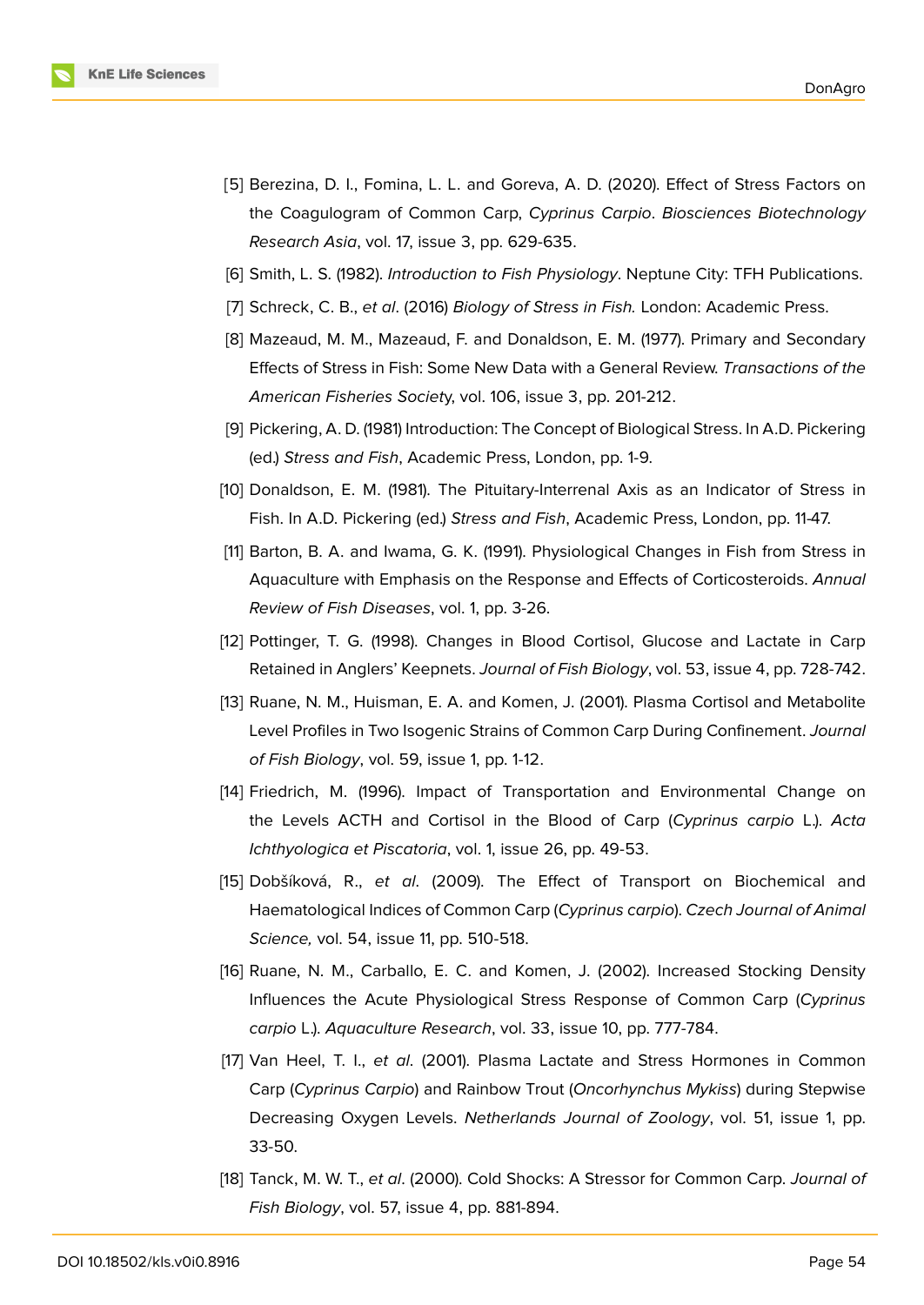

- <span id="page-8-0"></span>[19] Lutnicka, H., *et al*. (2019). Exposure to Herbicide Linuron Results in Alterations in Hematological Profile and Stress Biomarkers of Common Carp (*Cyprinus carpio*). *Ecotoxicology*, vol. 28, issue 1, pp. 69-75.
- <span id="page-8-7"></span>[20] Gluth, G. and Hanke, W. (1984). A Comparison of Physiological Changes in Carp, Cyprinus Carpio, Induced by Several Pollutants at Sublethal Concentration–II. The Dependency on the Temperature. *Comparative Biochemistry and Physiology. C, Comparative Pharmacology and Toxicology*, vol. 79, issue 1, pp. 39-45.
- <span id="page-8-1"></span>[21] Gluth, G. and Hanke, W. (1985). A Comparison of Physiological Changes in Carp, *Cyprinus Carpio*, Induced by Several Pollutants at Sublethal Concentrations: I. The Dependency on Exposure Time. *Ecotoxicology and Environmental Safety*, vol. 9, issue 2, pp. 179-188.
- <span id="page-8-2"></span>[22] Van Dijk, P. L. M., *et al*. (1993). The Influence of Gradual Water Acidification on The Acid/Base Status and Plasma Hormone Levels in Carp. *Journal of Fish Biology*, vol. 42, issue 5, pp. 661-671.
- <span id="page-8-3"></span>[23] Nagae, M., *et al*. (2001). Effect of Acidification Stress on Endocrine and Immune Functions in Carp, *Cyprinus Carpio*. *Water, Air, and Soil Pollution*, vol. 130, issue 1-4, pp. 893-898.
- <span id="page-8-4"></span>[24] Kakuta, I. and Murachi, S. (1992). Renal Response to Hypoxia in Carp, *Cyprinus Carpio*: Changes in Glomerular Filtration Rate, Urine and Blood Properties and Plasma Catecholamines of Carp Exposed to Hypoxic Conditions. *Comparative Biochemistry and Physiology Part A: Physiology*, vol. 103, issue 2, pp. 259-267.
- [25] Jeney, Z. S., *et al*. (1992). Acute Effect of Sublethal Ammonia Concentrations on Common Carp (*Cyprinus carpio* L.). I. Effect of Ammonia on Adrenaline and Noradrenaline Levels in Different Organs. *Aquaculture*, vol. 104, issue 1-2, pp. 139- 148.
- <span id="page-8-5"></span>[26] Svobodová, Z., *et al*. (1999). The Effect of Handling and Transport of the Concentration of Glucose and Cortisol in Blood Plasma of Common Carp. *Acta Veterinaria Brno*, vol. 68, issue 4, pp. 265-274.
- <span id="page-8-6"></span>[27] Takahara, T., *et al*. (2014). Differences between Domesticated Eurasian and Japanese Indigenous Strains of the Common Carp (*Cyprinus Carpio*) in Cortisol Release Following Acute Stress. *Ichthyological Research*, vol. 61, issue 2, pp. 165-168.
- [28] Espelid, S., *et al*. (1996). Effects of Cortisol and Stress on the Immune System in Atlantic Salmon (Salmo salarL.). *Fish & Shellfish Immunology*, vol. 6, issue 2, pp. 95-110.
- [29] Pickering, A. D. and Pottinger, T. G. (1989). Stress Responses and Disease Resistance in Salmonid Fish: Effects of Chronic Elevation of Plasma Cortisol. *Fish Physiology and*